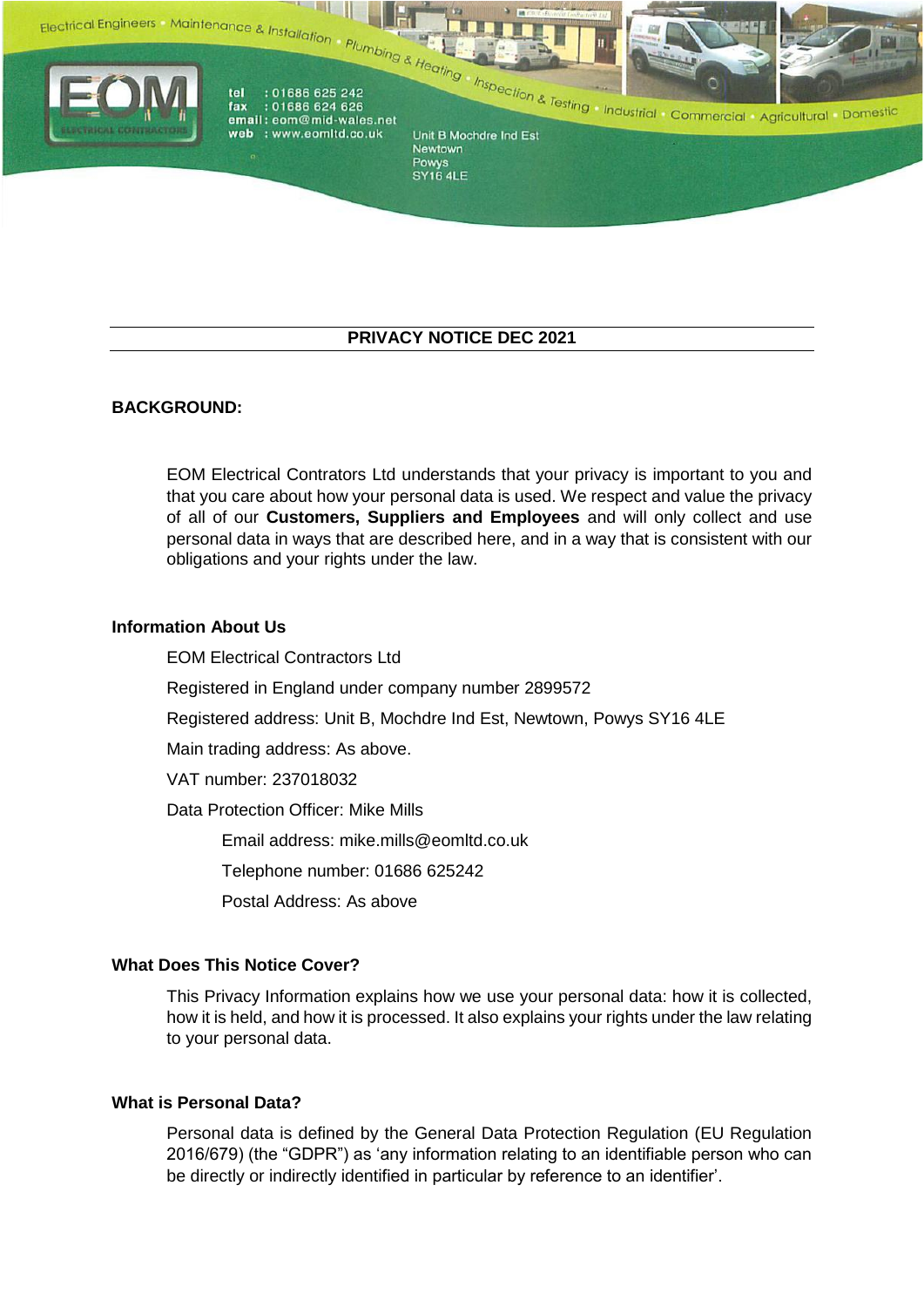



Powys<br>SY16 4LE

Personal data is, in simpler terms, any information about you that enables you to be identified. Personal data covers obvious information such as your name and contact details, but it also covers less obvious information such as identification numbers, electronic location data, and other online identifiers.

The personal data that we use is set out in Part 5, below

# **What Are My Rights?**

Under the GDPR, you have the following rights, which we will always work to uphold:

- The right to be informed about our or collection and use of your personal data. This Privacy Notice should tell you everything you need to know, but you can always contact us to find out more or to ask any questions using the details in Part 11.
- The right to access the personal data we hold about you. Part 10 will tell you how to do this.
- The right to have your personal data rectified if any of your personal data held by us is inaccurate or incomplete. Please contact us using the details in Part 11 to find out more.
- The right to be forgotten, i.e. the right to ask us to delete or otherwise dispose of any of your personal data that we have. Please contact us using the details in Part 11 to find out more.
- The right to restrict (i.e. prevent) the processing of your personal data.
- The right to object to us using your personal data for a particular purpose or purposes.
- The right to data portability. This means that you can ask **[**us**] OR [**me**]** for a copy of your personal data held by **[**us**] OR [**me**]** to re-use with another service or business in many cases.
- Rights relating to automated decision-making and profiling. We do not use your personal data in this way

For more information about our use of your personal data or exercising your rights as outlined above, please contact us using the details provided in Part 11.

Further information about your rights can also be obtained from the Information Commissioner's Office or your local Citizens Advice Bureau.

If you have any cause for complaint about our use of your personal data, you have the right to lodge a complaint with the Information Commissioner's Office.

# **What Personal Data Do You Collect?**

We may collect some or all of the following personal data (this may vary according to your relationship with us**;**

Name;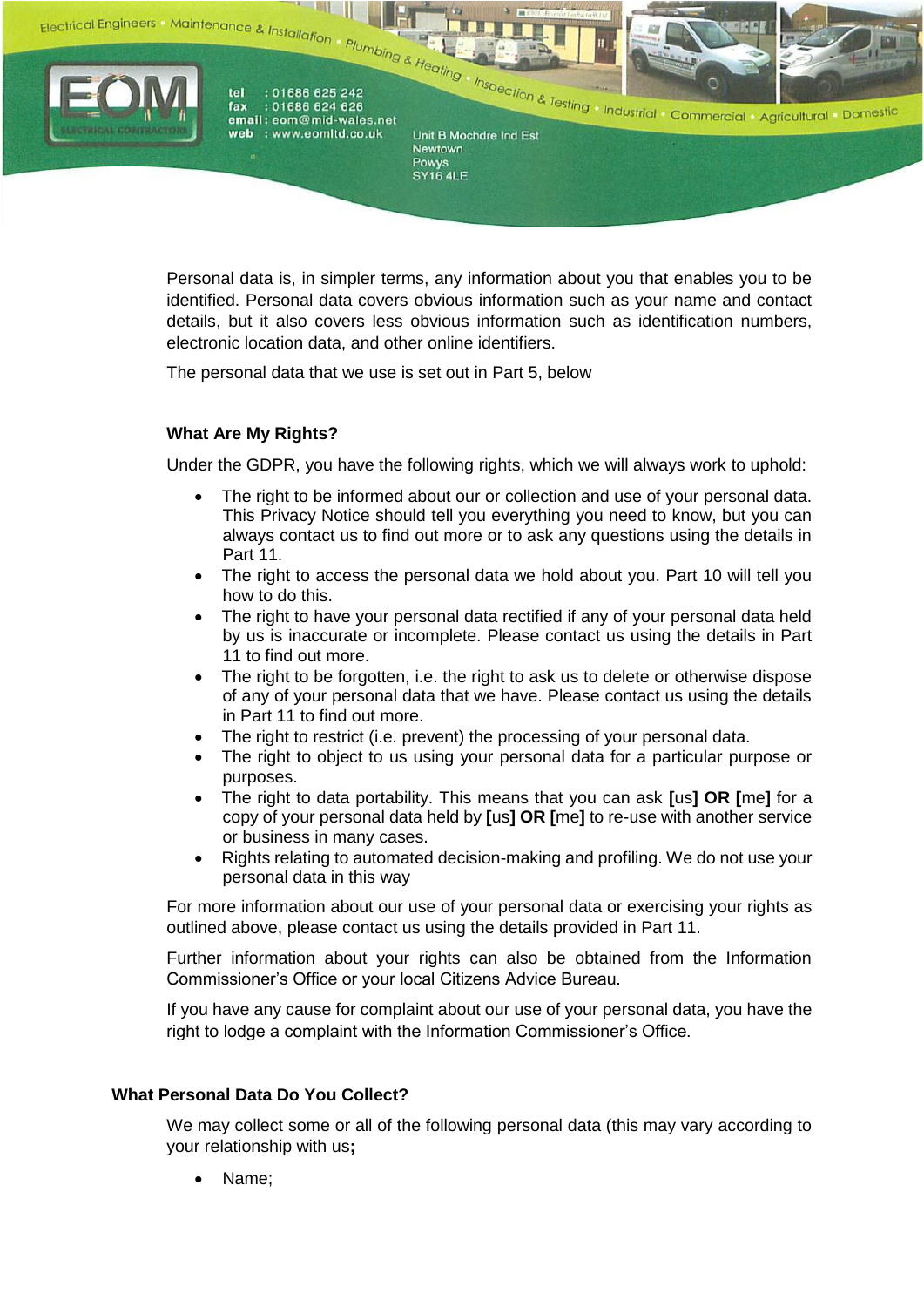



Powys<br>SY16 4LE

- Date of birth;
- Gender;
- Address;
- Email address;
- Telephone number;
- Business name;
- Job title;
- Payment information;
- Bank account details
- Medical records (Employees only)

# **How Do You Use My Personal Data?**

Under the GDPR, we must always have a lawful basis for using personal data. This may be because the data is necessary for our performance of a contract with you, because you have consented to our use of your personal data, or because it is in our legitimate business interests to use it. Your personal data will be used for the following purposes:

- Providing and managing your account.
- Supplying our products **AND/OR** services to you.
- Your personal details are required in order for us to enter into a contract with you.
- Communicating with you. This may include responding to emails or calls from you.
- Supplying you with information by email **AND/OR** post that you have opted-in to (you may unsubscribe or opt-out at any time by notification visa email or letter.

With your permission and/or where permitted by law, we may also use your personal data for marketing purposes, which may include contacting you by email **AND/OR**  telephone **AND/OR** post with information, news, and offers on our products and services You will not be sent any unlawful marketing or spam. We will always work to fully protect your rights and comply with our obligations under the GDPR and the Privacy and Electronic Communications (EC Directive) Regulations 2003, and you will always have the opportunity to opt-out.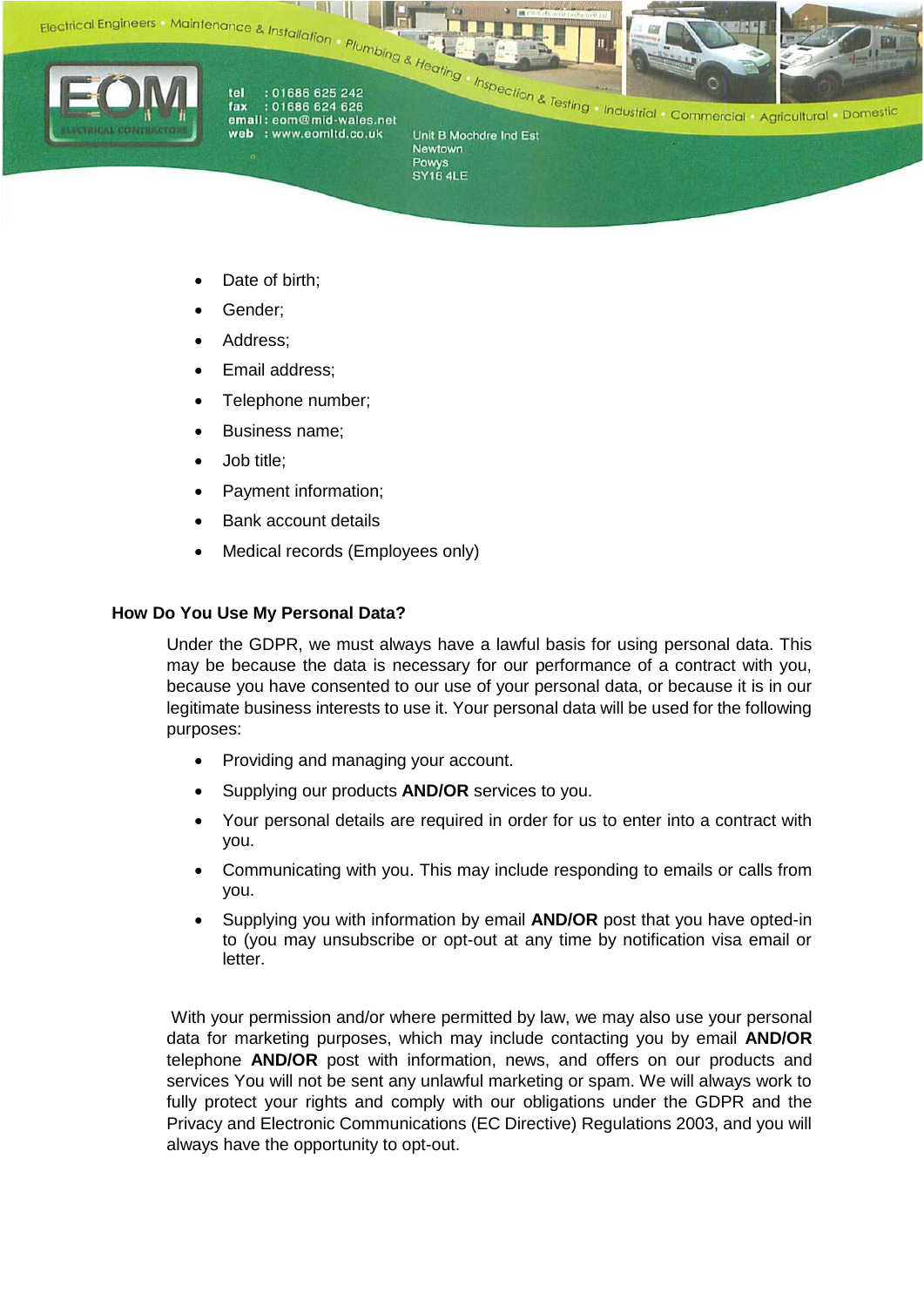

# **How Long Will You Keep My Personal Data?**

We will not keep your personal data for any longer than is necessary in light of the reason(s) for which it was first collected.

### **How and Where Do You Store or Transfer My Personal Data?**

We will only store your personal data within the European Economic Area (the "EEA"). The EEA consists of all EU member states, plus Norway, Iceland, and Liechtenstein. This means that your personal data will be fully protected under the GDPR or to equivalent standards by law.**]**

### **Do You Share My Personal Data?**

We will not share any of your personal data with any third parties for any purposes, subject to one important exception.

In some limited circumstances, we may be legally required to share certain personal data, which might include yours, if we are involved in legal proceedings or complying with legal obligations, a court order, or the instructions of a government authority.

### **How Can I Access My Personal Data?**

If you want to know what personal data we have about you, you can ask us for details of that personal data and for a copy of it (where any such personal data is held). This is known as a "subject access request".

All subject access requests should be made in writing and sent to the email or postal addresses shown in Part 11. To make this as easy as possible for you, a Subject Access Request Form is available for you to use. You do not have to use this form, but it is the easiest way to tell **us** everything we need to know to respond to your request as quickly as possible.

There is not normally any charge for a subject access request. If your request is 'manifestly unfounded or excessive' (for example, if you make repetitive requests) a fee may be charged to cover our administrative costs in responding.

We will respond to your subject access request within one month and, of receiving it. Normally, we aim to provide a complete response, including a copy of your personal data within that time. In some cases, however, particularly if your request is more complex, more time may be required up to a maximum of three months from the date we receive your request. You will be kept fully informed of our progress.